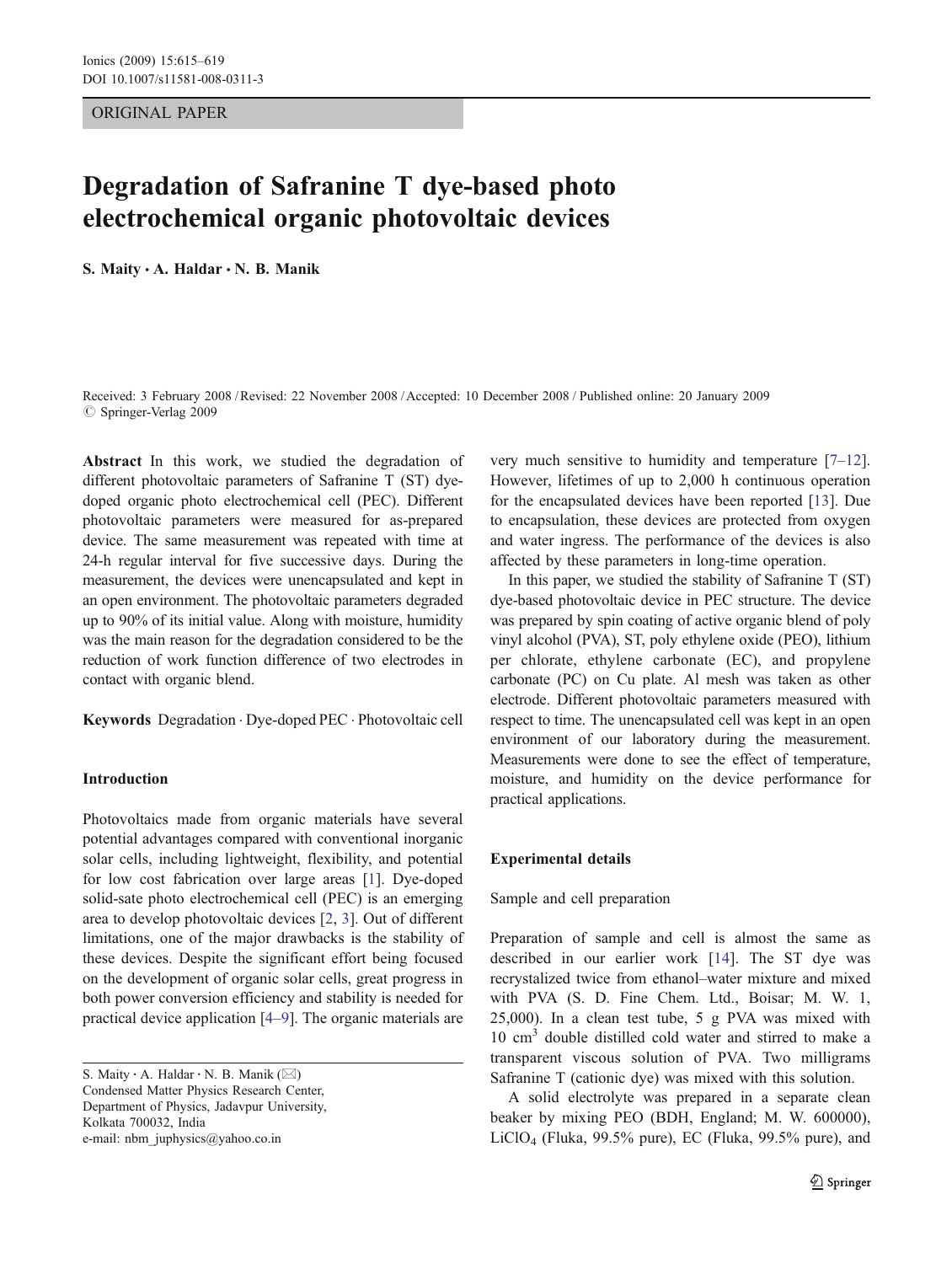PC (Fluka, 99.5% pure). The complex of PEO–LiClO<sub>4</sub>– EC–PC (30.60–3.60–19.60–46.20% by weight) were mixed and stirred for 4 h. This gel-like solid electrolyte was mixed with the previously prepared dye–PVA solution to form the blend. This blend was stirred properly to mix them well for 6 h. This viscous gel-like solid solution was then spin coated on Cu plate, and Al mesh with mesh diameter 1.0 mm was taken as another electrode. The electrodes were cleaned in chloroform solution and dried under vacuum for 2 h before use. The two electrical leads were taken out from the two ends of the electrodes. The complete cell was vacuum-dried for 6 h before taken for measurement.

#### Measurement

The prepared and dried cell was then taken out for photovoltaic measurement. Radiation from a polychromatic source was allowed to fall on the active material through Al mesh (1.0 mm diameter and 48 holes/cm<sup>2</sup>). Intensity of the illuminated radiation was adjusted to 100 mW/cm<sup>2</sup> and measured by a calibrated Lux meter (Kyoritsu Electrical Instruments Works Ltd. Tokyo, model 5200). Before switching on the light, the cell was not in complete dark environment but rather under a low intensity of almost 10 mW/cm<sup>2</sup> . The measurement in complete dark condition has been done separately. Photo voltage and current is measured by multimeter (Kithley) and high-speed data logger (Agilent, Model No: 34970A), respectively. As stated earlier, the measurements were done for five successive days with the interval of 24 h. In between two measurements, the cell was kept in normal room temperature (∼27 °C) and 55–60% humidity. The experiments have been done in an open environment and have stayed connected with the experimental setup.

## Results and discussion

Safranine T dye-based photo electrochemical cell shows photovoltaic effect. As soon as the light is allowed to fall on the active material of the freshly prepared device, the current increases. To study the stability of the devices, we measured all the photovoltaic parameters with respect to time.

Figure 1 represents the experimental curve for photovoltaic measurement, which clearly shows three distinct regions. The results before illumination starts, during illumination, and after illumination are represented by Regions 1, 2, and 3, respectively. Before illumination starts, the current is almost constant (Region 1). After radiation is allowed to fall on the cell, the current starts to increase and gets saturated after a few seconds (Region 2). Then, the light is switched off and the current starts to decrease (Region 3). In Fig. 1, subpanel a represents the data for the fresh cell, and subpanels b–f represent the results after 24-h intervals. As seen from the figure, the photocurrent is higher for fresh cell and reduced for successive measurements. Typical efficiency of the order of  $22 \times 10^{-4}$ % has been observed.

In Table [1](#page-2-0), all the measured photovoltaic parameters are listed. The first row of the table gives the values for the as prepared cell. The consecutive rows give the values for successive measurements. Short circuit current  $(I<sub>SC</sub>;$ 10 mW/cm<sup>2</sup> ) represents the values of currents before light is on.  $I_{SC}$  (100 mW/cm<sup>2</sup>) represents the maximum value of current for corresponding measurements under illumination (100 mW/cm<sup>2</sup>). Similarly,  $V_{OC}$  (10 mW/cm<sup>2</sup>) is the open circuit voltage for dark condition and  $V_{OC}$  (ph) for conventional open circuit voltage under illumination. It is observed that all the parameters degrade with time.

Different parameters are plotted with time separately to see the effect of degradation. Figure [2](#page-2-0) represents the decrease of  $V_{\text{OC}}$  both in dark and under illumination with time (hours). The value of open circuit voltage for fresh measurement was 400 mV. It decreased with time and became 40 mV after 5 days. Although recent research shows that the difference in work functions is not a major factor determining the  $V_{\text{OC}}$ , generally, open circuit voltage is attributed to difference in work functions of two contact electrodes [[15,](#page-4-0) [16\]](#page-4-0). The device structure under study (PEC) contains a layer of organic material (ST dye) sandwiched between two electrodes of different work function: one is copper and a low work function material Al. The difference in work function provides an electric field. This field is not sufficient to break up the photo-generated excitons. In the thin film of organic blend, the salt ions of  $LiClO<sub>4</sub>$  mixed with PEO act as the solid electrolyte and provide the



Fig. 1 Photovoltaic current growth and decay of cell. Different curves are for different day measurement. a for fresh measurement, b, c, d, e, and f for 24, 48, 72, 98, and 120 h, respectively. Value of current decreases chronologically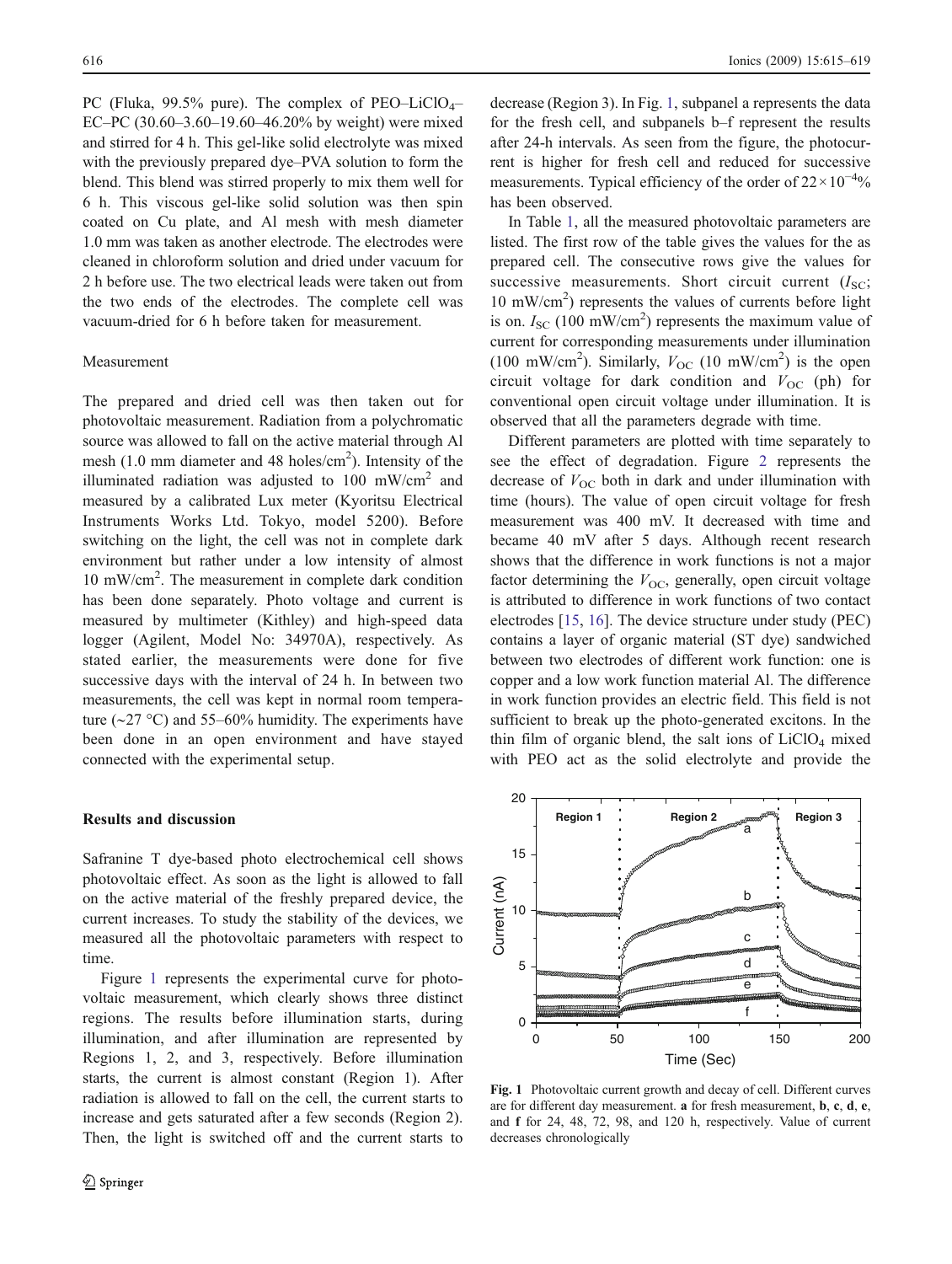| Measurement | Short circuit current (nA) |                        |                         | Open circuit voltage (mV) |                        |                         |
|-------------|----------------------------|------------------------|-------------------------|---------------------------|------------------------|-------------------------|
|             | Dark                       | $(10 \text{ mW/cm}^2)$ | $(100 \text{ mW/cm}^2)$ | Dark                      | $(10 \text{ mW/cm}^2)$ | $(100 \text{ mW/cm}^2)$ |
| Fresh cell  | 1.291                      | 9.612                  | 18.520                  | 140.00                    | 143.50                 | 401.06                  |
| (0 h)       |                            |                        |                         |                           |                        |                         |
| 24 h        | 0.545                      | 4.074                  | 10.546                  | 71.20                     | 72.38                  | 187.68                  |
| 48 h        | 0.508                      | 2.346                  | 6.737                   | 40.80                     | 41.67                  | 119.89                  |
| 72 h        | 0.377                      | 1.328                  | 4.356                   | 21.60                     | 23.50                  | 77.39                   |
| 96 h        | 0.311                      | 0.913                  | 2.592                   | 15.00                     | 15.40                  | 46.00                   |
| 120h        | 0.280                      | 0.705                  | 2.328                   | 10.10                     | 10.90                  | 41.36                   |

<span id="page-2-0"></span>**Table 1** The values of photovoltaic parameters  $I_{SC}$  and  $V_{OC}$ 

0 first measurement after cell preparation

counter ions and ionic conductivity necessary for the doping [[17,18](#page-4-0)]. Addition of plasticizers EC and PC makes the complexed mixture viscous, which helps easy fabrication of the film and also enhances the carrier mobility. Presence of ions has great effect on photovoltaic parameters particularly in open circuit voltage. Accumulation ions in respective electrodes enhance the charge migration at the electrode–blend interface. Decrease of open circuit voltage may attribute to the lowering of work function difference. Decreasing of work function difference means increase of work function of low work function electrode (i.e. Al). Formation of a blocking layer in between Al and blend takes place in presence of moisture (–OH of PVA attracts moisture) and heat (generated at the time of light exposure). During exposure to radiation, heat produces in the Al– Blend interface. Oxidization of Al may also take place in presence of heat. Thus, oxidization of electrode reduces the effective driving open circuit voltage. However, the identification of actual reason of degradation (of  $V_{\text{OC}}$ ) is not completed, and it needs much research on that particular issue. As this open circuit voltage in the cell is



Fig. 2 Degradation of  $V_{\text{OC}}$  for successive measurement. Three curves are for a dark, **b** 10 mW/cm<sup>2</sup>, and **c** 100 mW/cm<sup>2</sup>. Nature of  $V_{\text{OC}}$ under perfectly dark condition is almost the same as that with 10 mW/ cm<sup>2</sup>. Dark bold line indicates theoretical fitting line

the key driving force to separate the photo-generated charge carriers, reduction of this force results to decrease of photocurrent.

Similarly, in Fig. 3,  $I_{SC}$  is plotted with time which also degrades with time. We analyzed the decay nature of open circuit voltage and short circuit current. The fitting line for both of them is shown by bold dark lines in Figs. 2 and 3, respectively. Fitting equation for  $V_{\text{OC}}$  can be given as

$$
V_{\rm OC} = V_0 + V' \exp(-t/t')
$$
 (1)

Here, *t* is time. Fitting parameters are listed in Table [2.](#page-3-0) Corresponding fitting equation for  $I_{SC}$  can be given as

$$
I_{\rm SC} = I_0 + I' \exp(-t/t')
$$
 (2)

Here, *t* is time. Fitting parameters are listed in Table [3.](#page-3-0)

The meaning of  $t'$  in both the equations is the same, which is the inverse time constant having the unit of time, but the values are different. At  $t=t'$ , the argument of the exponent is equal to unity, and it is called relaxation time. In Fig. [4](#page-3-0), we plotted the percentage of decrease of open circuit voltage and short circuit current to their initial values



Fig. 3 Degradation of  $I<sub>SC</sub>$  for successive measurement. Three curves are for a dark, **b** 10 mW/cm<sup>2</sup>, and **c** 100 mW/cm<sup>2</sup>. Dark bold line indicates theoretical fitting line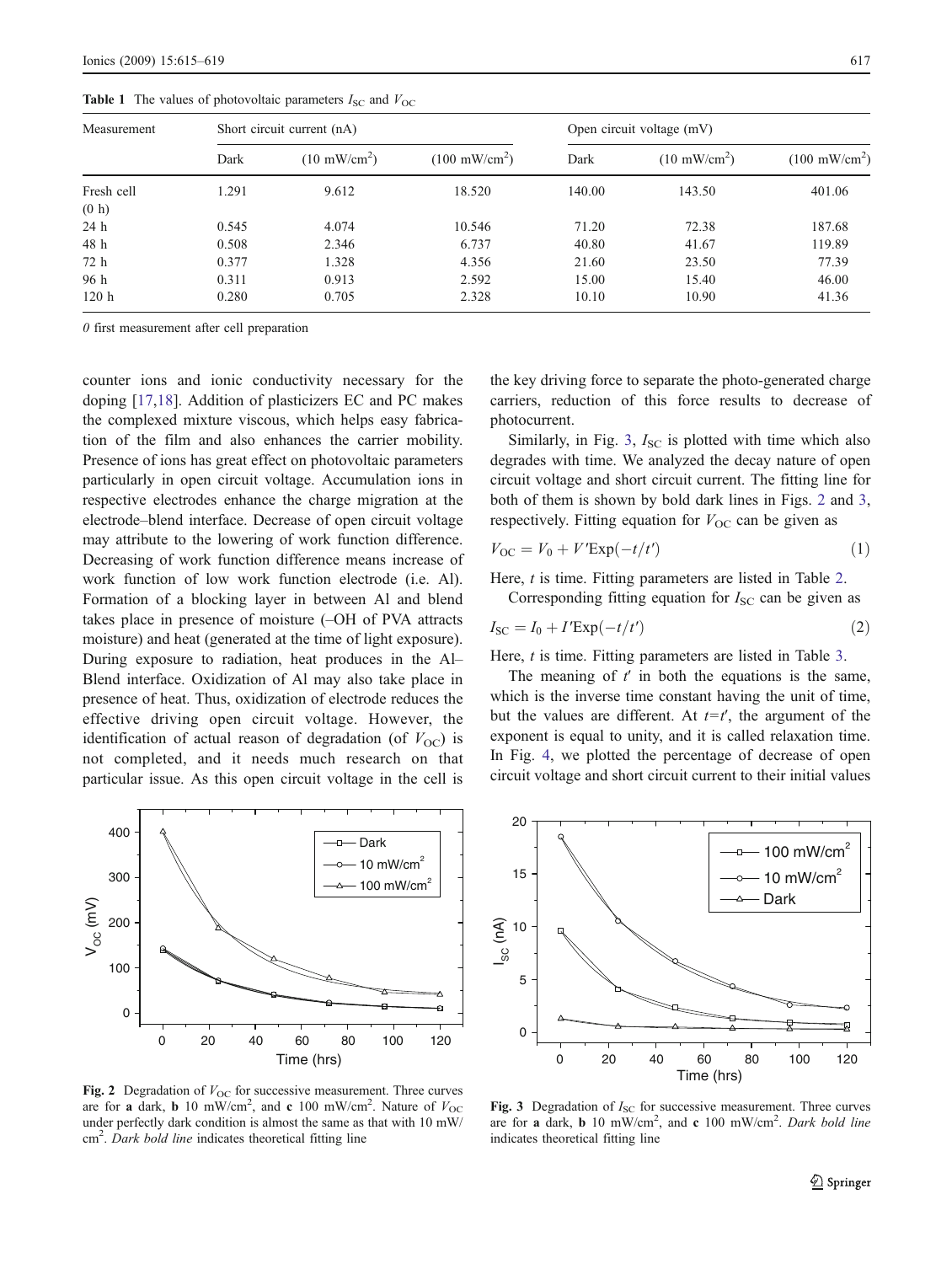<span id="page-3-0"></span>Table 2 Fitting parameters of decay of open circuit voltage

| Measurement condition             | $V_0$ (mV) | V'(mV) | t'(h) |
|-----------------------------------|------------|--------|-------|
| Dark                              | 6.65       | 135.20 | 34.01 |
| Intensity $(10 \text{ mW/cm}^2)$  | 7.67       | 135.48 | 33.50 |
| Intensity $(100 \text{ mW/cm}^2)$ | 38.20      | 360.44 | 29.62 |

Data extracted from Fig. [2](#page-2-0)

with respect to time. All the parameters decreased to almost 10% of their initial values.

From measured values of currents and voltages, we define parameter resistance. Resistance at 10 mW/cm<sup>2</sup> is the ratio of  $V_{\text{OC}}$  to  $I_{\text{SC}}$  for 10 mW/cm<sup>2</sup>, whereas ratio of  $V_{\text{OC}}$  to  $I_{\text{SC}}$  for 100 mW/cm<sup>2</sup> represents the resistance for 100 mW/cm<sup>2</sup> . Figure 5 shows the variation of these two resistances with time. From the figure, it is seen that photo resistance of the cell decreases from 22 M $\Omega$  to 18 M $\Omega$  in first measurement after 24 h and then it becomes constant, whereas the dark resistance remains constant throughout the measurement with values in the range  $15-17$  M $\Omega$ .

#### Conclusion

Safranine T dye-based PEC structure shows photovoltaic effect. Here, we investigated the stability of Safranine T dyebased PEC device in open laboratory environment for longtime operation. Different photovoltaic parameters were measured for freshly prepared device, and the same measurement was repeated with time at 24-h regular interval for 120 h. During the measurement, the device was kept in an open environment of our laboratory, which is a dust-free clean room, and the temperature and humidity of the laboratory was 27 °C and 55–60%, respectively. Our measurement shows that all the photovoltaic parameters degrade almost to 10% after 120 h of their initial values. Nature of degradation of  $V_{\text{OC}}$  and  $I_{\text{SC}}$  indicates that after 120 h, the values become almost stable. Photo resistance of the cell has been measured in the order of 22 M $\Omega$  and became constant after the first measurement at the value 18 MΩ. Degradation of photovoltaic parameters is expected due to the contamination of the organic materials with oxygen and water contains of the atmosphere. Our measure-

Table 3 Fitting parameters of decay of short circuit current

| Measurement condition                    | $I_0$ (nA)     | $I'$ (nA)     | t'(h)<br>19.44<br>26.25 |
|------------------------------------------|----------------|---------------|-------------------------|
| Dark<br>Intensity $(10 \text{ mW/cm}^2)$ | 0.327<br>0.713 | 0.954<br>8.86 |                         |
| Intensity $(100 \text{ mW/cm}^2)$        | 1.350          | 17.12         | 40.11                   |

Data extracted from Fig. [3](#page-2-0)



Fig. 4 Percentage reduced from the initials of all measured parameters. Nature of decreasing shows exponential type of decay

ment will be useful for long-term use of the device. Presently, we are trying to encapsulate the devices by using different resin so that the device can be free from the contact of the atmosphere; thereby, the moisture and oxygen contact may be avoided. To understand the details of work function reduction, a more detailed study is needed.

Acknowledgement One of us (S. Maity) would like to thank University Grants Commission, Govt. of India for providing financial support by funding a project on Organic Solar Cell. We are thankful to Professor A. N. Basu, Emeritus Professor of Department of Physics, Jadavpur University for his valuable suggestions to analyze the experimental data. We are also thankful to Defense Research and Development Organization, Govt. of India.



Fig. 5 Figure represents the variation of dark and photo resistance with time. Resistance for low intensity does not have any regular nature, whereas resistance for higher intensity decreases after first measurement and becomes constant after that